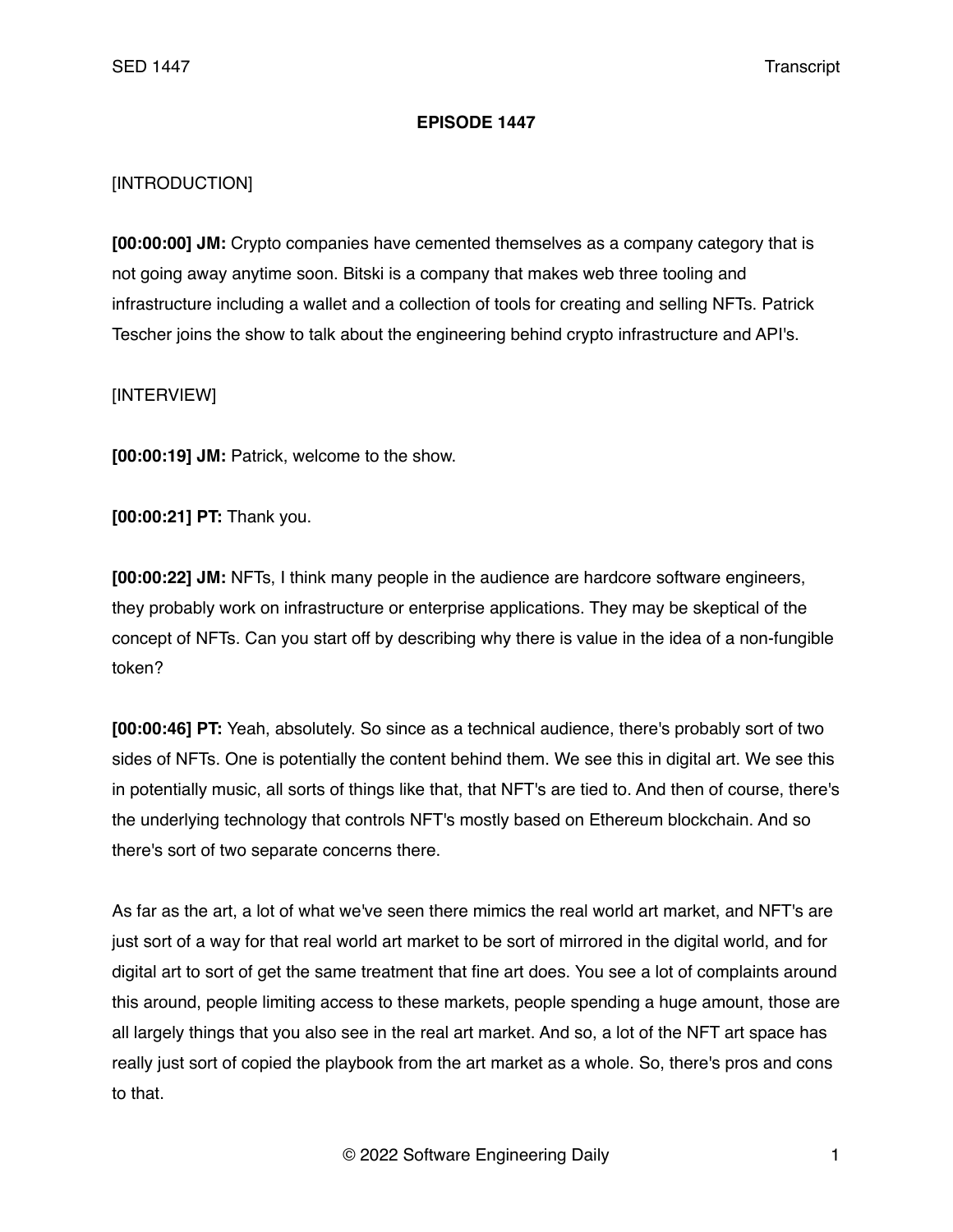What we are seeing, though, is that there's sort of an emergence of artists who create digital art and really haven't had access to those fine art markets, because those markets only deal in specific kinds of art. So, those digital artists are all of a sudden being recognized the way that traditional artists have been. I think, there's only really a positive side to that, right? A lot of the younger artists these days are creating art online and art on computers, and they should have access to the same markets. And then, we're also seeing these sort of – it started with CryptoPunks, and we're starting seeing this evolution of sort of, it's basically generative art, a limited set of generative art pieces that are being collected, being issued as NFTs. This is sort of like how NFT started. So, a lot of it has to do with sort of being original and being unique. And that space is, it's a very interesting space, it's new, it's brand new, nothing really has existed like it before.

There's a lot of people trying to hop on and then scam people, and all the sort of things we see in an early digital market are sort of emerging there. On that side, there's a little bit of technology on the art generation side. But largely, these are being powered by the same NFT ecosystem, the same NFT technology. And then there's also like a third use case of NFTs which is things like music or digital real estate, sort of areas where other people have been unable to really create a great online marketplace and NFTs are providing that. All three are sort of being grouped together as NFTs even though NFTs as ethnology is really just like a database of who owns what.

**[00:03:41] JM:** So, the infrastructure needed for NFTs, s I can issue a smart contract that guarantees the uniqueness of a JPEG or an mp3 file or video file or anything and I can put that asset in my wallet. What are the engineering challenges around delivering and recording that transaction?

**[00:04:18] PT:** Yeah, so there's a few things involved there in ensuring uniqueness. For one, you can't really insure the uniqueness of an image or even of a video or anything like that, right? What you can ensure the uniqueness of isn't NFT. So, what a lot of these NFT projects are doing is actually saying, okay, the image is not unique. We're going to release the image in a creative commons way, and what we're going to do though, is basically point to the NFT and saying the NFT is actually the real representation of this piece of art or this image. And the NFT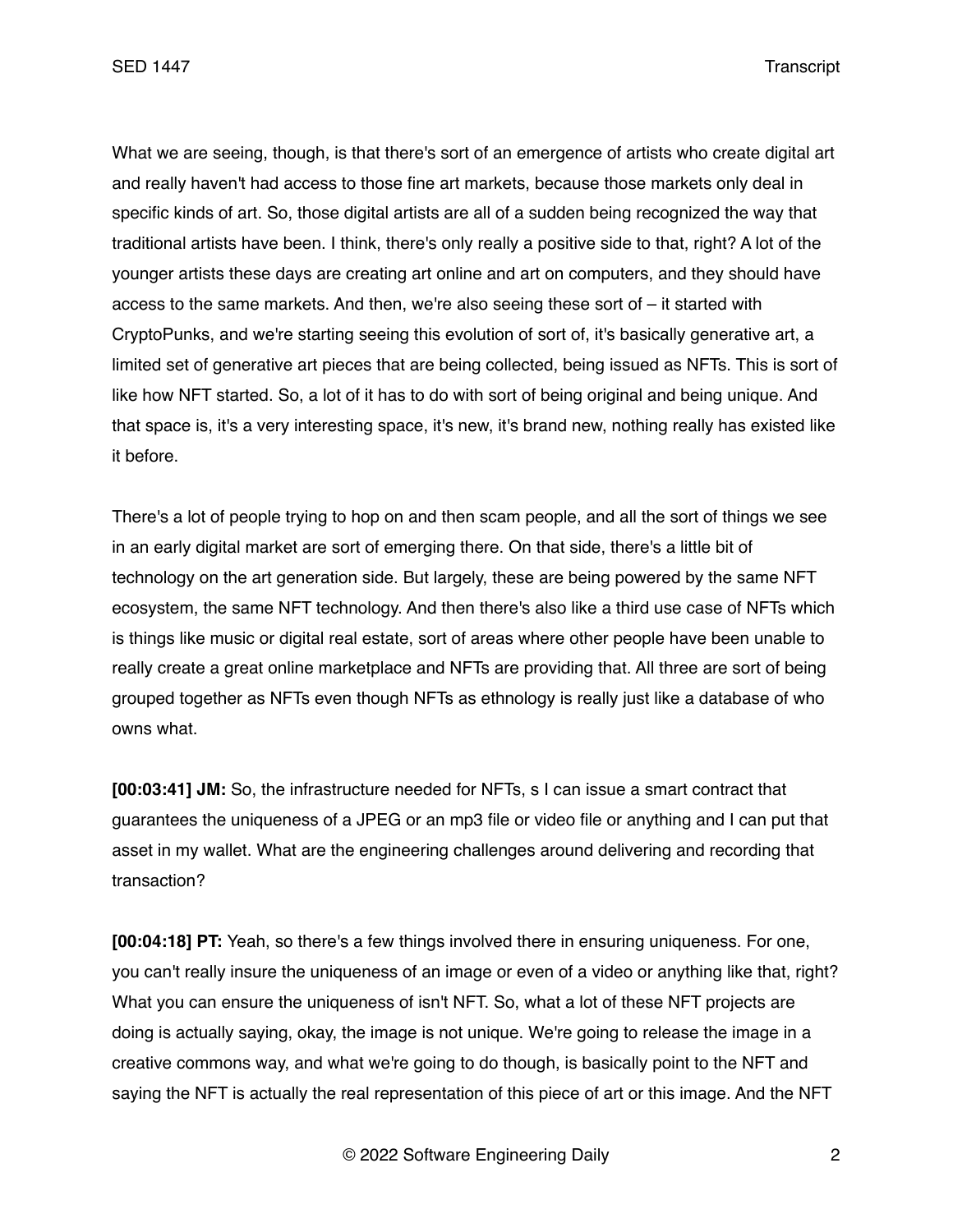is unique. It's represented by a 256 bit integer typically on a smart contract, usually an Ethereum. And you can sort of prove that only one of these copies exists, and you can sort of look up its owner. You can look up the history of its owners.

So, if someone is claiming, "Oh, this is the original, this is original." You can sort of look at who owned it and tie it back and sort of prove beyond reasonable doubt that this is the unique instance of this. An interesting thing there is that this is not sort of unique to NFTs, right? This is basically the original problem that Bitcoin solved, which was in their case, a double spend attack. But the idea is, how do we keep track of a history of an item and who owns it without having any sort of central authority, and the NFT sort of standards that are out there provide that. But what some people have done is kind of sort of a step further there, and to say that, "Okay, well, we can't really ensure that the image is specifically unique", but we can point NFT at like a hash of the image and add sort of an extra layer of uniqueness to that NFT, where the NFT is ID points at a specific hash, of a specific JPEG, and you already sort of know, "Okay, this JPEG is always going to generate that hash." So, there's sort of two levels of uniqueness there.

But really, as far as uniqueness goes, it's not really saying there's only one person who owns this JPEG. It's really about saying this is the original version of this JPEG, here's when it was created. Here's all the people that owned it and here's where it ended up. And that's often what's more exciting with NFT projects is less about the actual, like visual representation, but more about the social dynamics of who's owned it, who minted it, who the other potential collectors are of similar pieces of digital art, or similar NFTs and how they're all related.

**[00:06:46] JM:** So, on your side, building wallet infrastructure for NFTs and API's for NFTs, can you describe the engineering challenges for delivering those tools at scale?

**[00:07:00] PT:** Yeah, absolutely. So because NFTs are built on the Ethereum blockchain or a similar blockchain, there's a whole sort of new set of tools that are needed to interact with NFTs and with the blockchain underneath. And I liken it a little bit to when computers were brand new, and people are sort of figuring things out, right? So, the Ethereum blockchain sort of gives you a CPU and a disk, and says, "Okay, build whatever you want." And people have built up these applications that control these NFTs. But ultimately, one of the problems with it is that because you have these really low level primitive objects, there's no sort of API's on top of it. There's no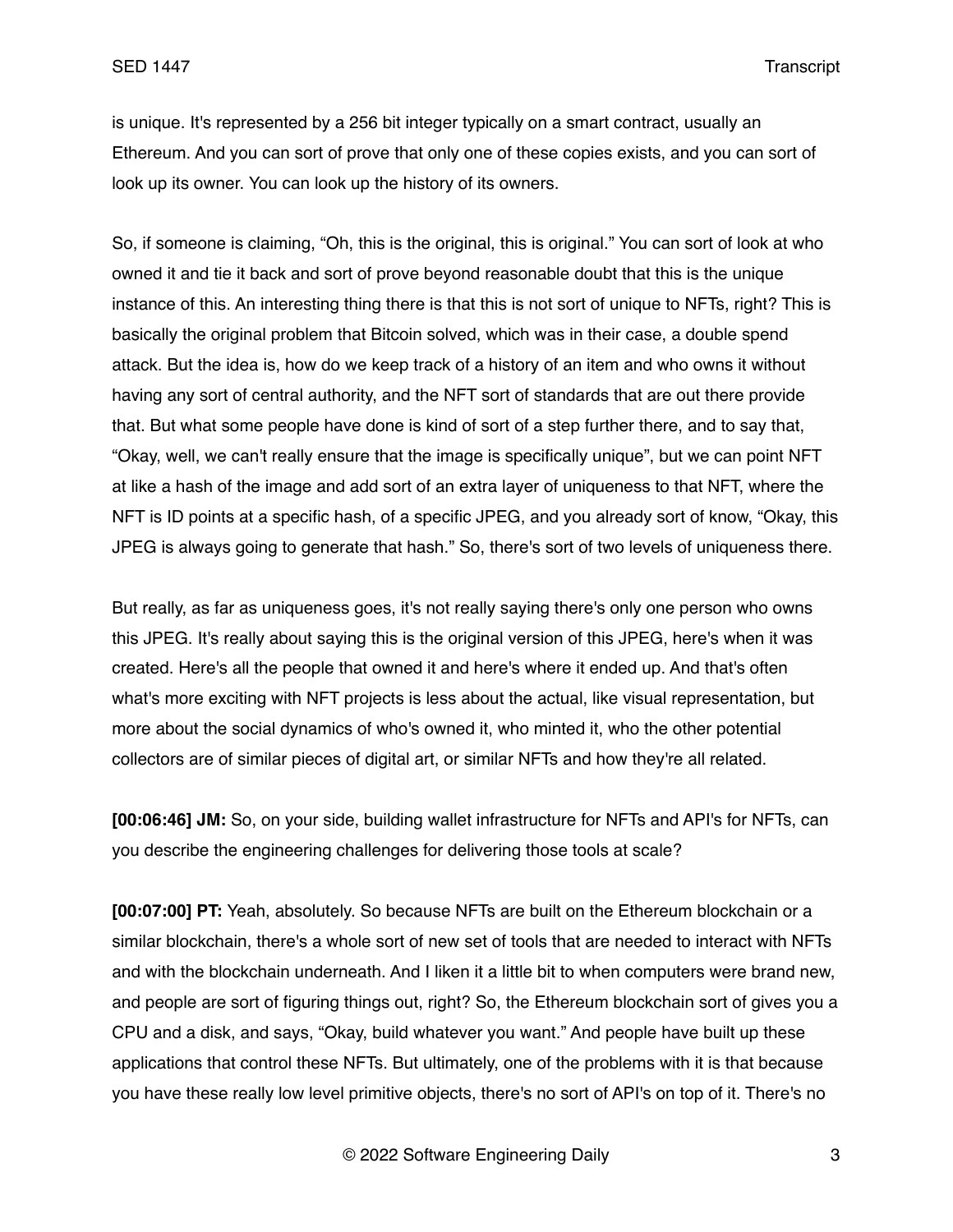AWS built on top of it. All these sort of systems we rely on, these programming languages, middleware, all the stuff that exists in a traditional software stack, you sort of have to throw out and start from scratch.

One of our original challenges with that was how do we access a wallet? How do we access a blockchain? How to access NFT? And when we started Bitski, our idea was to launch just several fun projects, put them out there and sort of see what sticks. We quickly realized that it was almost impossible to build like a small fun project on Ethereum at the time, because all the tools that you'd expect weren't there. The wallet infrastructure was incredibly difficult to use. The token, basically indexing the blockchain was almost nonexistent at the time. And all these problems made it really difficult to launch anything. So, we ended up building our own sort of internal tech stack on top of the blockchain to build the types of products we want. And that internal tech stack is actually eventually what became Bitski. Some areas are API's. Some areas are user interfaces. It's sort of similar to the idea of like an operating system. Ethereum provides us computer, but it does not provide an operating system. So, it's hard for both developers and for end users to really access it. And Bitski tries to provide like a common set of tools for both developers and end users to interact with that computer, much like you might have in like a basic desktop operating system.

**[00:09:25] JM:** So, if I want to use Bitski to acquire an NFT, how is that different from other wallet infrastructure? There's plenty of other ways I can acquire an NFT. So how does it compare?

**[00:09:48] PT:** Yeah, so the standard way that you might get an NFT today, if it were to sort of the first time the NFT were created, is you would go find a project that's creating NFTs, and they would probably expose is a function on a contract somewhere that would let you mint an NFT. These days, they'd probably also whitelist that NFT and create a list of people who are allowed to mint it. And so, you try to get on the list, you'd install a wallet, typically say, MetaMask, where you would generate a private key. It would walk you through some steps to try to secure that private key. And then eventually, MetaMask would interface with the contract, sign a transaction on your behalf. You would need some Eth to pay gas in order to access the network in order to meet that NFT.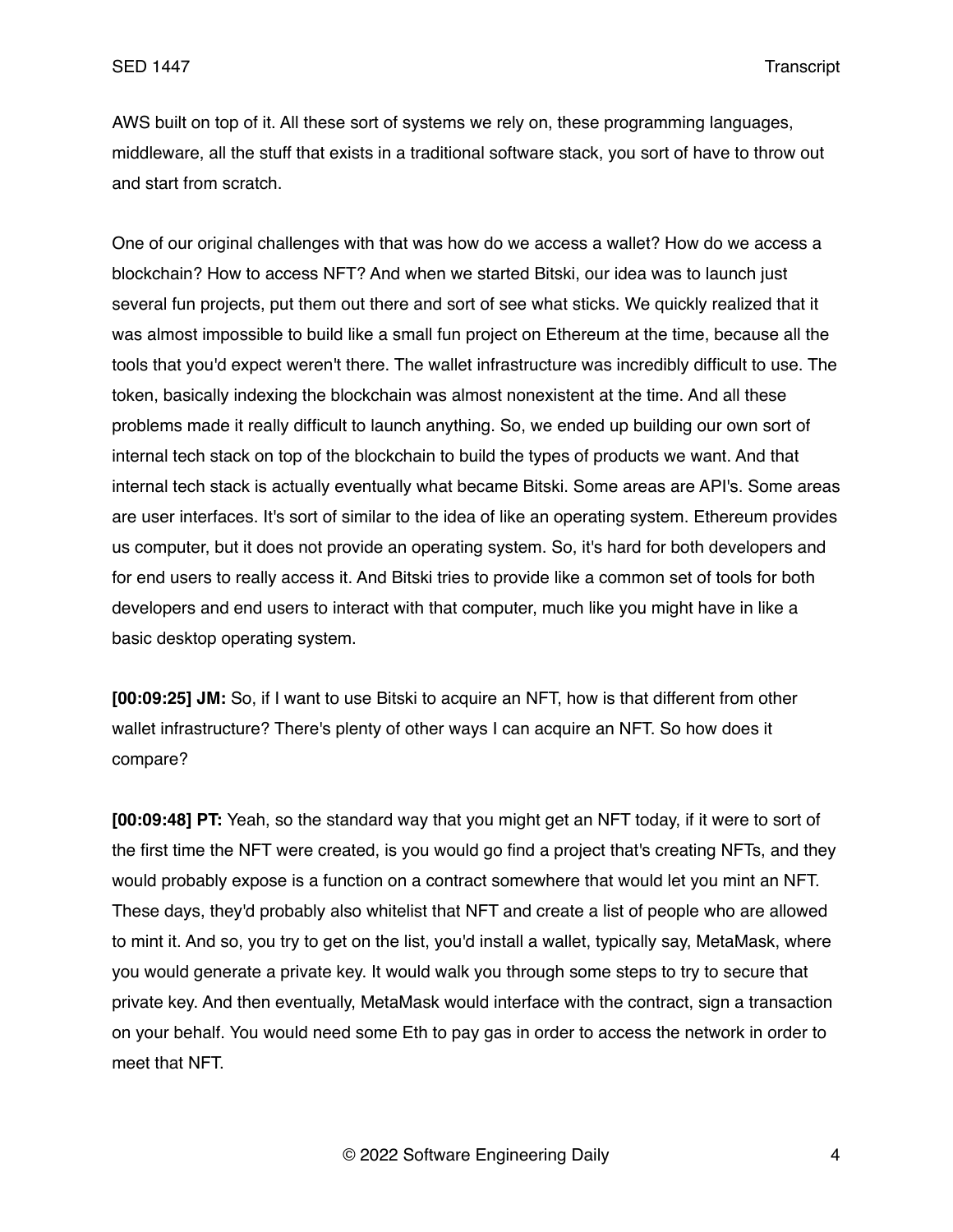And then once that happened, the NFT would sort of show up within that contract under your name, you wouldn't necessarily see it unless you went to a third-party site that told you where those NFTs are. Or you could sort of manually add it to MetaMask, and it would sort of keep track of it for you. And then, most people would end up taking that to a site like OpenSea, which is sort of a digital marketplace for NFTs where it would show up with its image and its name and everything, and you'd have options there of buying and selling and that sort of thing.

That entire process, once you've done it, 5 or 10 times like a lot of people in our in a sort of NFT ecosystem have done, it gets relatively easy to do that. But as an initial user, the first time around, there's a huge sort of onboarding step that is quite difficult. And so on Bitski, what we've done is we've sort of abstracted that all away, and the first time you come to a Bitski NFT sale, you find something you like, you click buy, we have you sign up for an account, username and password, you can autofill that from your password generator, we ask for your credit card. And then we just charge your credit card both for the cost of the original NFT, if there is one, and of the gas to mint and everything about that for you, and we generate a wallet for you that we store that NFT in that wallet. We secure in a hardware device called a Hardware Security Module or HSM, so that it's still completely secure, and there's not a bunch of security risks there. And then we put that NFT into your wallet, and we show it to you in a nice easy to interface.

So, the experience for you as a user is that it feels a lot like using an Amazon or a Shopify store of buying something, and then it just shows up like you'd expect, with its image and its name in your wallet, and you can move it around and transfer it, that sort of thing.

**[00:12:32] JM:** So the added functionality of a Bitski wallet, and the ways that people transact with it, has that led to any NFT behavior or transactionality that has surprised you?

**[00:12:53] PT:** In some cases, yes. The NFT ecosystem, if you sort of look at it is relatively small, and there's a small number of buyers and sellers buying and selling most of NFTs. One thing that we were sort of expecting our products to appeal to, people want to buy NFTs, but also to people who don't know what NFTs are, and maybe see a mixture of that. For some projects, we've seen a huge number of people buying NFTs who've never owned an NFT before, who find an artist or some sort of project, they like, they want to support it, they buy an NFT from that project, and they're happy with it. They don't need to own other NFTs. They're not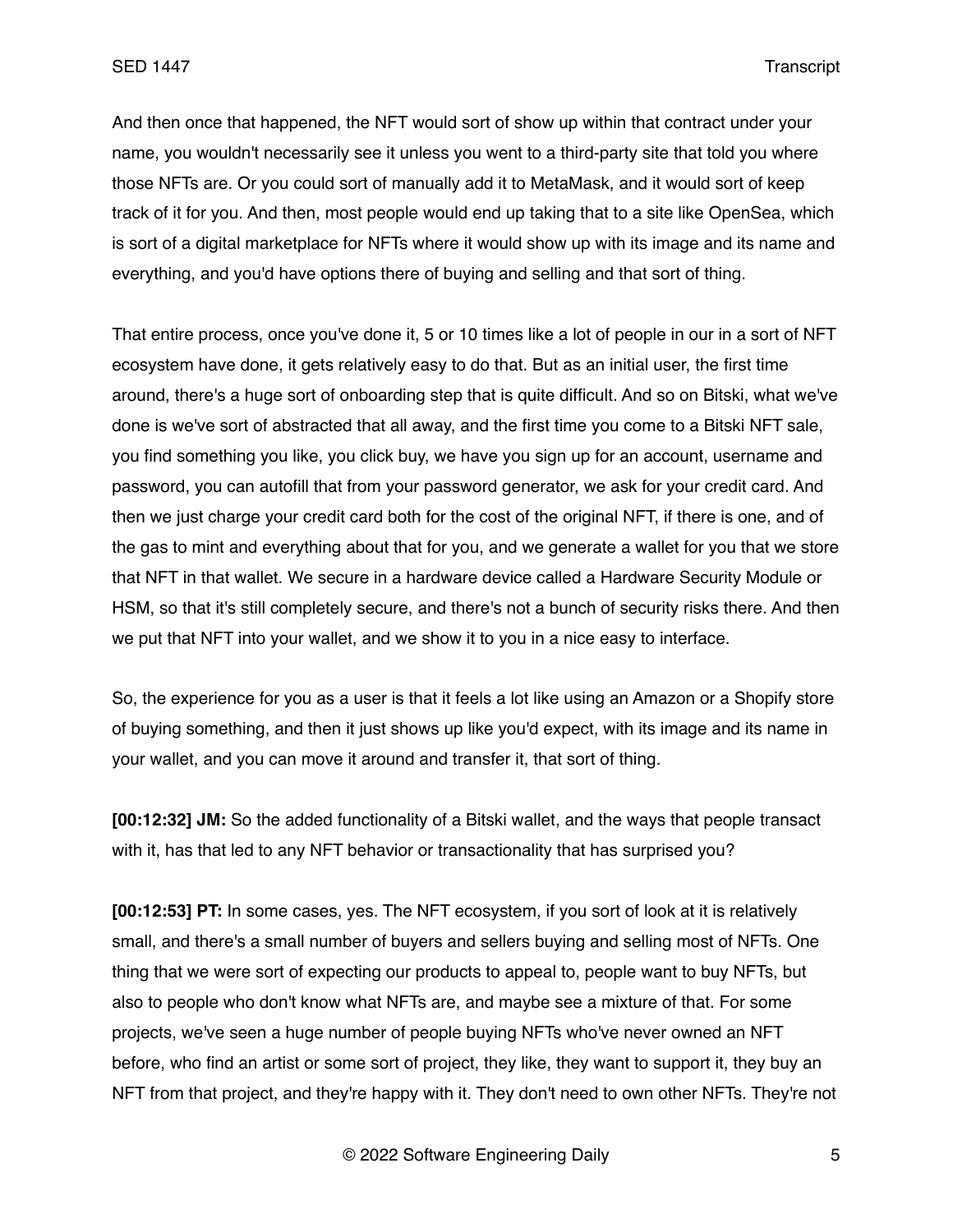really an NFT consumer. They don't even think about what they bought as an NFT. They just like to support a project or an artist and, they did that.

So, on some of these projects we're seeing, it completely moves around where 99% of the people buying these NFTs have probably never bought an NFT before, may not even know really what an Ethereum wallet is or what a blockchain is, and still got to participate in this ecosystem that is being built out.

**[00:14:06] JM:** You also have tools to allow for distribution and management of NFTs. If I'm an artist, I can distribute my NFTs on your platform. What's required? I mean, when I think about that, it sounds like almost like an email platform like a Mailchimp kind of thing. I can imagine entering a bunch of addresses and sending NFTs to all those addresses. Is that the kind of functionality they have to build?

**[00:14:38] PT:** Yeah, exactly. So, in the NFT world, everything is new. There aren't those tools exist. There's no Mailchimp, there's no Twilio, there's no Shopify. So one of our first projects was to build sort of a Shopify. Most of the NFTs at the time were being sort of bought, and so we wanted to build very simple e-commerce platform that just lets you bind NFT. Underlying that infrastructure is a simple API we built that will take an NFT, and put it into any wallet you want. You don't need to know about blockchain, you don't need to have a wallet. It's just a developer API REST endpoint. You can hit it and we process the rest for you.

That API we're exposing to developers today. But we're also building tools around it, like you said, to take a list of email addresses or list of phone numbers, or any sort of contact list you already have, and potentially distribute NFTs to all the people on your list. And that requires actually a bunch of steps. The first of course, is that you need to deploy the code to process your NFT. We would call it smart contract. The next bit is you need to potentially provide all the content, the names, and images and everything for NFTs. And that third bit is you need to then need to associate unique NFT IDs to that content, and put those in the wallets of the people you're distributing tokens to. And that process is relatively complicated. Most projects that are successful, have sort of blockchain developers on board, people building out really low level primitives and providing sort of bespoke solutions.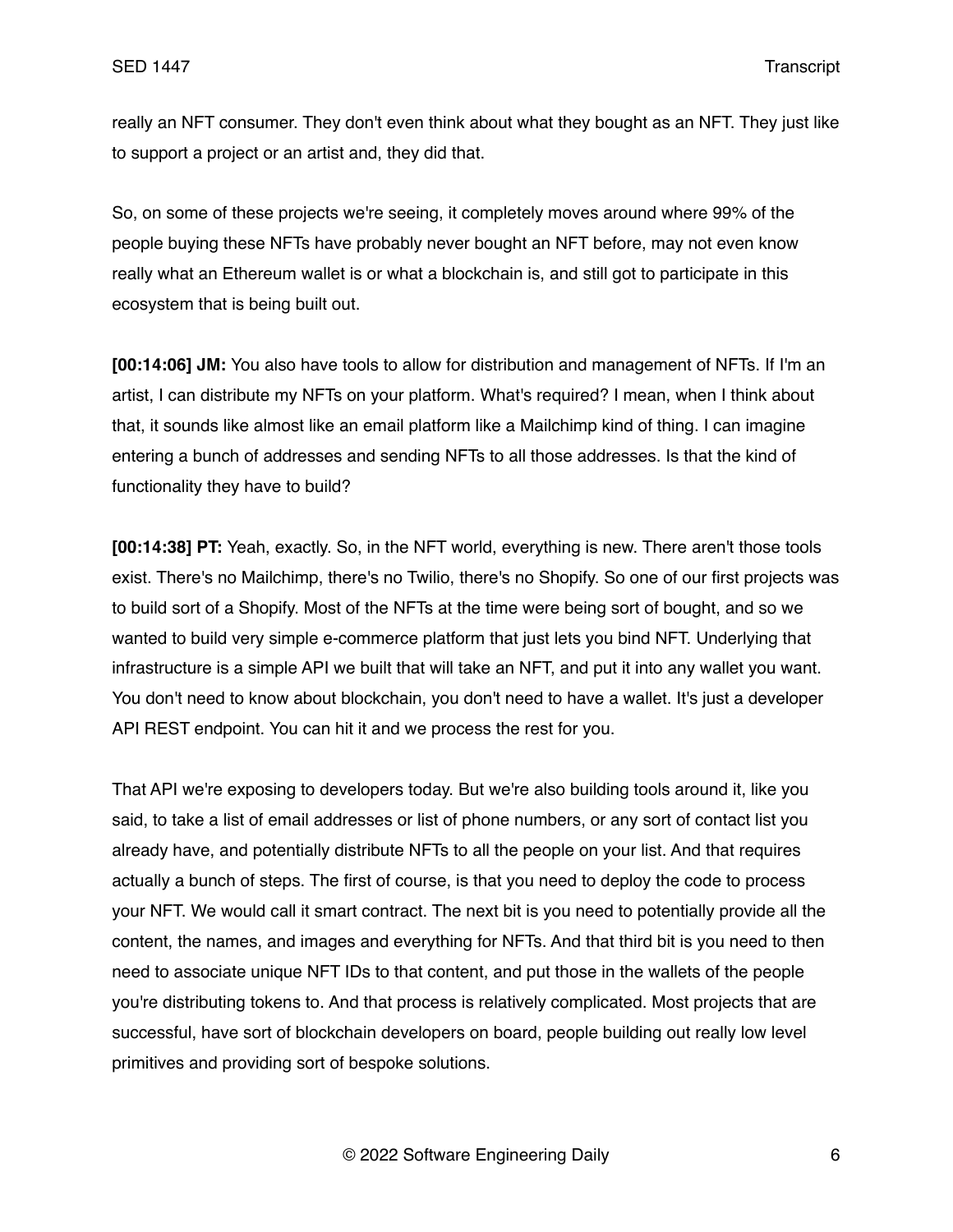In our case, we've taken some of those solutions, sort of made a generic version of them and create an API that we think works for most developers, where they're able to treat the blockchain as more of like a traditional REST endpoint, and they don't need to know about any of the underlying fundamentals. That's helped both develop products internally. We have new products coming out around NFTs that are using those API's. But it's also helping third party developers who don't want to build that infrastructure themselves to still access NFTs, create NFTs just like they would accessing a Mailchimp API.

**[00:17:02] JM:** Can you tell me about the infrastructure in more detail for issuing NFTs? If I do a drop of a bunch of NFTs to a bunch of people, just give me a sense of your stack.

**[00:17:14] PT:** Yeah, sure. So anytime you interact with Ethereum network, you basically have to sign a transaction. In our case, we have an Ethereum wallet that has a bunch of Eth in it in order to pay gas on the Ethereum network. And whenever someone wants to interact with something, we end up establishing transactions on our end. So, the first sort of step of any of this process is making sure there's a wallet that has the funds necessary and the permissions necessary to create NFTs. We've been calling those enterprise wallets because they offer a shared wallet that a whole team can use. Traditionally, each action on the blockchain required a user to sort of manually go and sign a transaction. I'm using MetaMask. That's great for like individual projects. But for a company like ours with dozens of developers, we sort of need to have programmatic access to those wallets. So, it sort of starts there.

And then, sort of the next step would be, having all the content from the creator of the names, the images, all the sorts of things they want to attach NFT available, so that when we create this NFT for user, it's all there. That's mostly just a traditional database backed, CDN back system. And then sort of the third part, which is getting more user focused is that today, in the Ethereum system, when you want to send an NFT to someone you need to know their Ethereum address, or at least a way to look it up. As sort of a traditional developer, you don't necessarily have those access to that with your – you might have a mailing list to a bunch of contacts, bunch of app users. So, we do something what we call lazy minting, which is that all the NFTs are sort of created ahead of time. But in order to get them into a wallet, someone has to redeem them.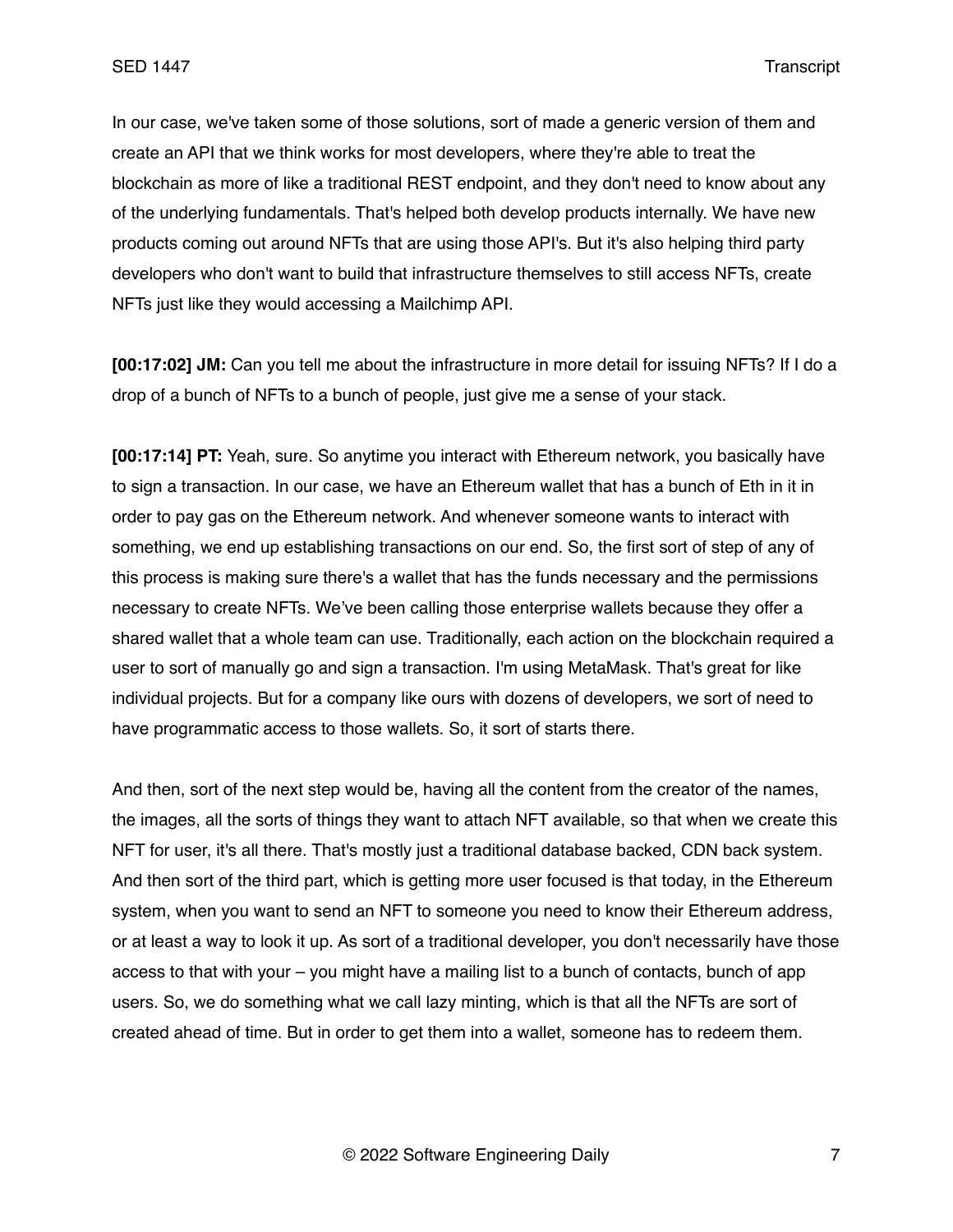We create redemption codes for each of the NFTs that can be redeemed, and then users can be sent those redemption codes via text, via email or any sort of traditional system. And when they click on them, we go and ask for them to like connect a wallet, whether it's a Bitski wallet, or a different kind of wallet, and then that lets us look up the address, and then we can mint the token into their wallet once it's delivered. This means, of course, that if people don't redeem those tokens, they don't show up in their wallets, and the tokens essentially aren't even created at all. But for anyone who has redeemed one, it then appears in their wallet after they've sort of gone through that process. This sort of acts as a bridge between the Ethereum world and the blockchain world where everyone has a wallet with an address associated with it. The more traditional marketing and software world where you have a bunch of users with some amount of contact information for them, and no concept all about their connection to the blockchain, and it allows those companies to bring users in through this quite easy to use redeeming flow and get them connected with other NFTs.

Of course, if you do know the address of a bunch of wallet holders, we've seen this a bunch where a creator might create a sort of collection of entities and then another collection in the third collection, and they say, "Okay, anyone who owns one of each of my collections, one NFT of each of my collections, I'm going to go ahead and drop them a fourth NFT, that's just for people who've sort of supported me the entire year." And those types of NFT drops are getting more and more common. In that case, you do know the address of other people, and you can sort of do a onetime bulk drop of all the NFTs at once.

**[00:21:05] JM:** Can you give me a sense of the volume that you're seeing across the NFT infrastructure?

**[00:21:13] PT:** Yeah, I mean, there are certainly thousands of NFTs sort of being created every hour, probably. Most of those NFTs are not sort of going anywhere. But the reporting we have shows billions and dollars of NFT volume trading hands every month, millions of active users involving in that ecosystem, either receiving or sending or transmitting or doing something with an NFT every day. That sort of growth continues and it's actually an interesting problem, because as NFTs grow, and as that sort of infrastructure grows, the dataset becomes more and more difficult to work with, and the scalability of NFTs becomes a problem.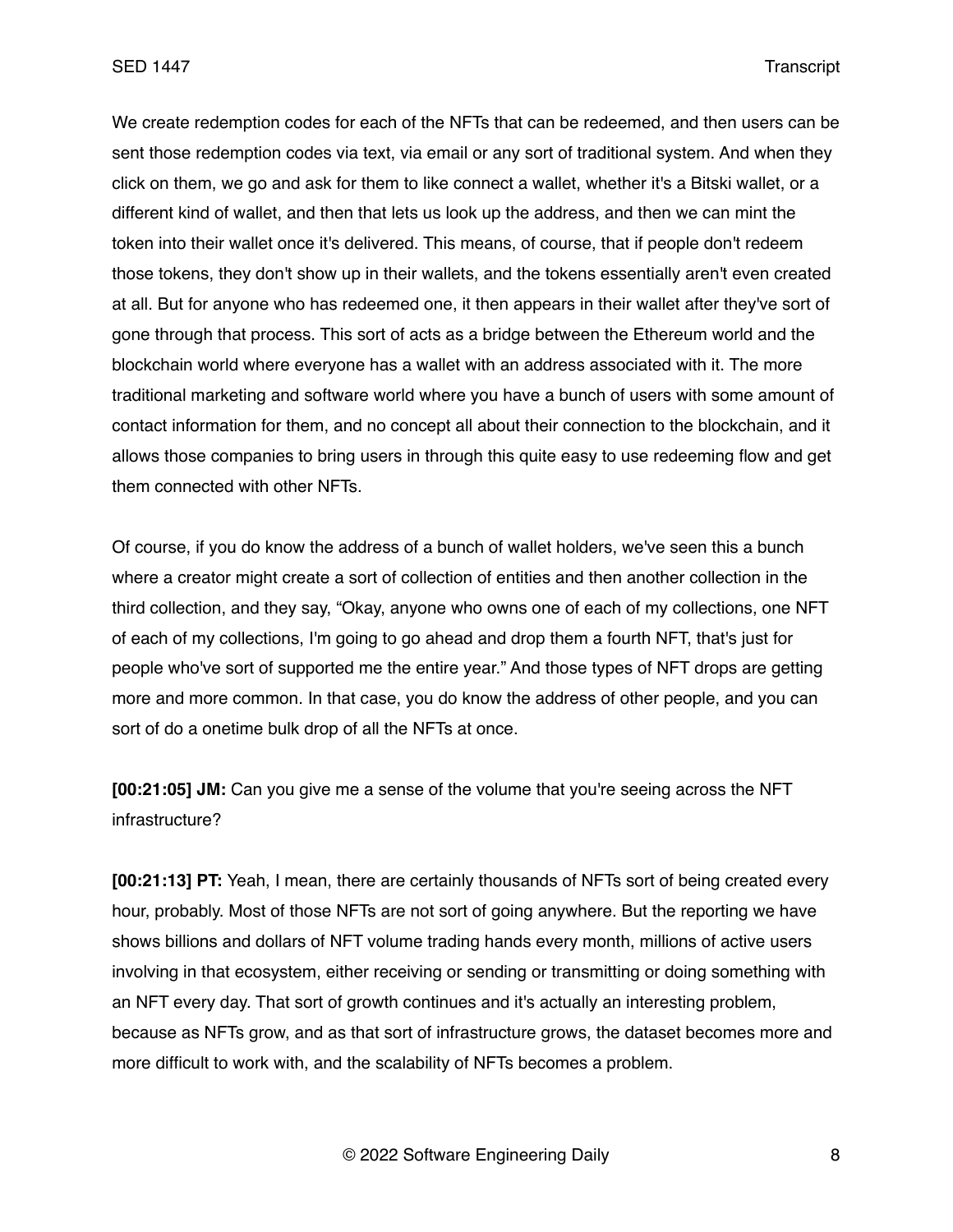So, we've already seen this on Ethereum main net, where NFTs can really become prohibitively expensive very quickly when multiple projects are happening at the same time. So, the larger sort of Ethereum project itself, is trying to solve this through a system they call sharding. But there's a larger sort of ecosystem where people are putting NFTs on Ethereum like chains all over the place, moving them around, and sort of expanding that system onto chains that are much cheaper, where the NFT minting is much cheaper, where the buying and selling is much cheaper. On some of those, the users don't actually have to provide any sort of like Ethereum payments or gas payments at all. So, the volume on those chains is probably, I think, we're going to see like exponential growth there pretty quickly, as those sort of barriers to entry sort of fade away.

We're also seeing more and more creators getting involved outside of this core crypto audience. In some cases, those creators sort of have the best intentions in mind. And in some cases, they don't. So we're seeing pushback from some industries there. But a lot of what excitement we're seeing on sort of the tech side is around the idea of connecting NFTs with other projects, making them more useful than just sort of a digital asset. That could be using them as like a ticket to get into a special event. It could be using them in a virtual world as a piece of clothing, like we're seeing fashion, potentially go into the NFTs. It could be art, can be music, and as the NFTs evolve, and the sort of the use cases expand, we're seeing people come in from industries that are expecting to be able to drop 10 million NFTs to other users. So, the entire infrastructure for NFT minting, for NFT ownership, for the middle layers, that sort of power NFTs, is all sort of expanding very quickly to capture that demand.

**[00:24:09] JM:** So, when you look at the current applications of NFTs, it's mostly things like art, and digital goods, and perhaps other kinds of collectibles. Is there a route to more – I guess there have been some experimental stuff like NFTs for real estate. How much of that practical application of NFTs has made it to production?

**[00:24:38] PT:** Yes, so most of these projects that want to put into production, it's a sort of an untested, unproven technology for them. And so, they've learned from technology adoption in the past that it's probably not best to just sort of adopt that immediately. We're seeing at the moment, I would say, it's a stage where companies that want to use NFTs for use cases are launching sort of small projects to sort of test the viability of NFTs as a solution. And we're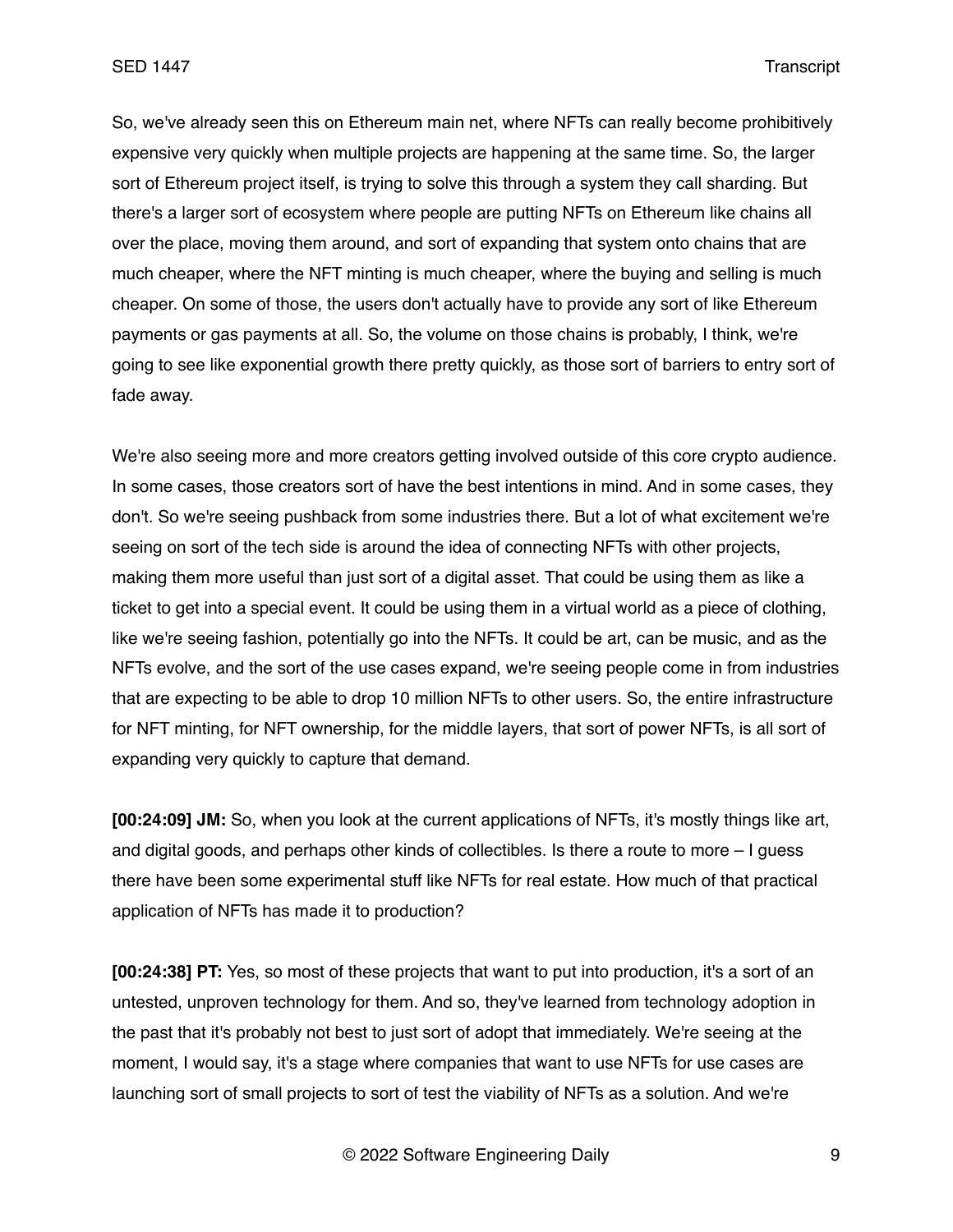seeing that I think sort of in a bunch of different sectors. I would say that as far as like being in production, the best example would be sort of these open virtual world video games. There's one called Decentraland, which is sort of pure Ethereum. There's one that we like a lot called the Sandbox, which is sort of an open world sandbox building game where you can build assets. One of the use cases they're using for NFTs is sort of owning a plot of land in a large virtual world.

It's not adapting to real, real estate, but sort of virtual real estate. By adopting NFTs in like an area, like a virtual real estate game, you get access to not only the non-fungibility of NFTs, the transferability, the ownership later of NFTs, but also the sort of ability to bridge that with this sort of decentralized financial network that lets you trade currencies and things like that, and able to create like a real estate market pretty easily. That's an interesting thing that I think a lot of other companies are looking at as well, once you create NFTs, once you bring them in, you can bridge those to the other aspects of Ethereum, like defy and trading, and create marketplaces without really having to write any code yourself.

So, these games now have access to this giant digital marketplace, these digital trading grounds that exists through a bunch of different sites, through a bunch of different protocols and services, and it lets people create sort of their own aspects of the game as far as like trading and ownership goes.

**[00:26:48] JM:** So, when you look at the different blockchains, and how they implement NFTs, or I guess how NFT contracts are issued on top of them, can you draw comparisons between, for example, Solana and Ethereum?

**[00:27:08] PT:** Yeah, absolutely. So, when Ethereum first came out, there were almost no smart contract chains. The issues that come about when you're creating smart contracts, or creating these sort of distributed computers, weren't really known yet. Some of those involved throughputs. Some of those involve gas fees. Some of those involve programming languages. A big one, obviously, that we've been seeing, it was the sort of reliance on sort of a proof of work mechanism, basically taken pretty much directly from Bitcoin, to power, the sort of underlying network and the underlying economy of Ethereum. All those have various solutions from various people that sort of solve them, right? So, each one of these other chains is saying, "Okay, here's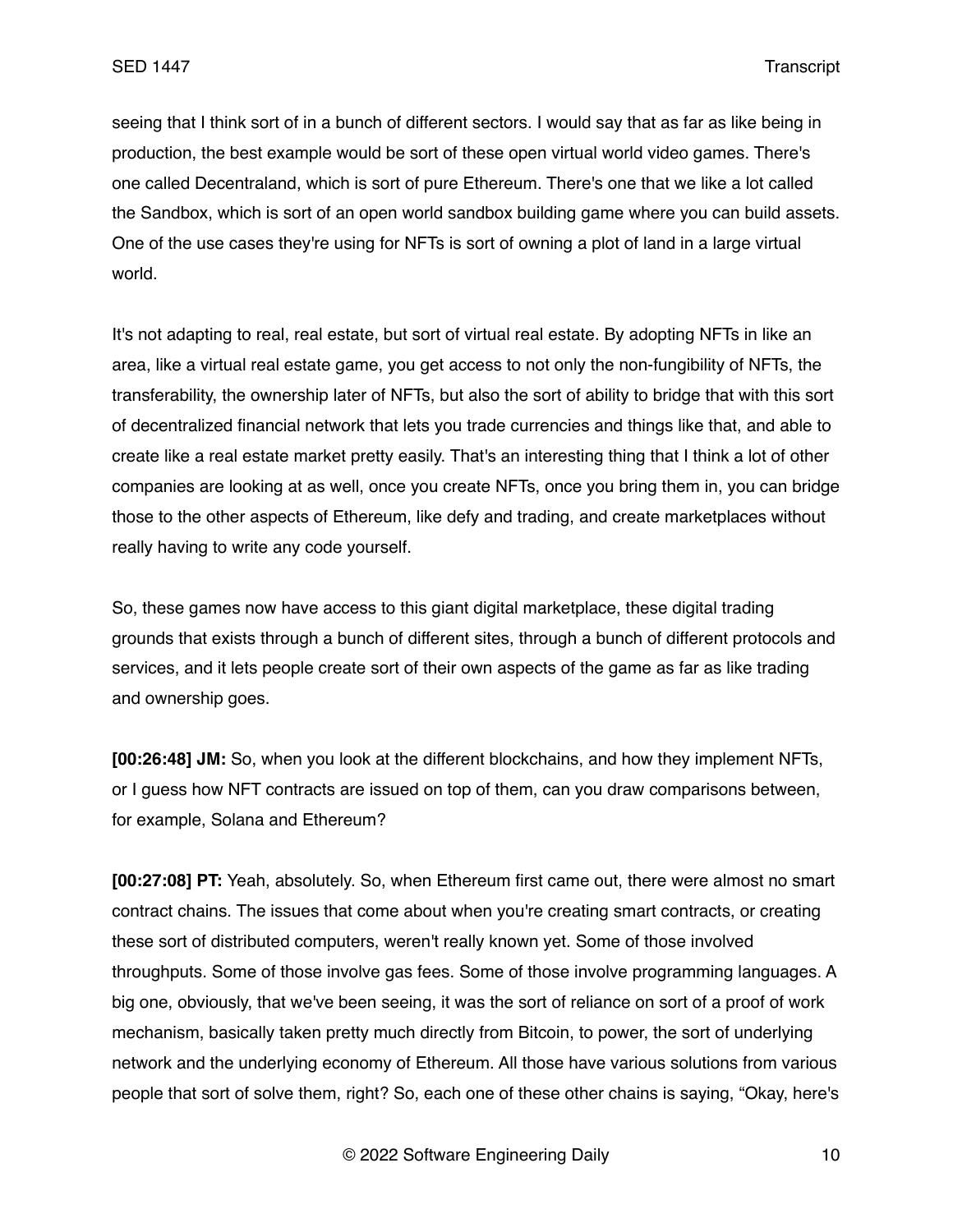a problem with Ethereum. Here's a list of solutions. I'm going to pick one, and launch a new chain on it."

So, there's pros and cons to each chains answer to all the problems of Ethereum. One, for instance, is the idea of how do you execute transactions? How do you mine transactions, without sort of a proof of work system that's potentially very energy intensive and expensive. So, some chains are somewhat more centralized, some chains have adopted more complicated consensus systems. A lot of chains, including Ethereum themselves, their idea is to move to what they call proof of stake, where instead of doing a bunch of intensive computation in order to get rewards and participate in the network, you would lock up some of your Ethereum and put it in a smart contract or something somewhere, and then you would get access to that. Now, the network of people who are involved in sort of the mining and running of the chain becomes much smaller, because it's only the people who can put up a certain amount of Eth.

All those systems have their different tradeoffs, and so most of the chains out there, there's no like sort of silver bullet yet. There's no one chain that's done everything right. Most of the chains are basically taking some of those little knobs and adjusting in one way or the other. Even with something like proof of stake, which is most likely going to be the future of Ethereum, if you were to launch a new chain, you have the problem of how do you distribute the coins in the first place. So Ethereum sort of distribute a lot of coins to various ways, one of them was proof of work. Now, they can switch to like a proof of stake system because a large group of individuals have their tokens in their wallets already. But a new chain launching tomorrow, it's very difficult to use proof of stake because the original creators of the chain essentially have all the coins in their wallet, and they're the only ones who can sort of stake anything.

So, building up a new network from the ground up there is quite difficult. There's another type of network, we're sort of referring to L2, and L2 networks use Ethereum as sort of a way of – they basically write the state and read their state back from the Ethereum main net, and they're able to partially secure the network by relying on Ethereum itself. They're also able to potentially have their gas tokens bridge to Ethereum, and there's some pros and cons there. So, there's a lot of tools that you sort of get for free when you bridge to Ethereum. The downside, of course, is that you're still tied to Ethereum main net in some way. You're still relying on what's currently proof of work. You're still relying on a chain that has sort of slow throughput, but we're definitely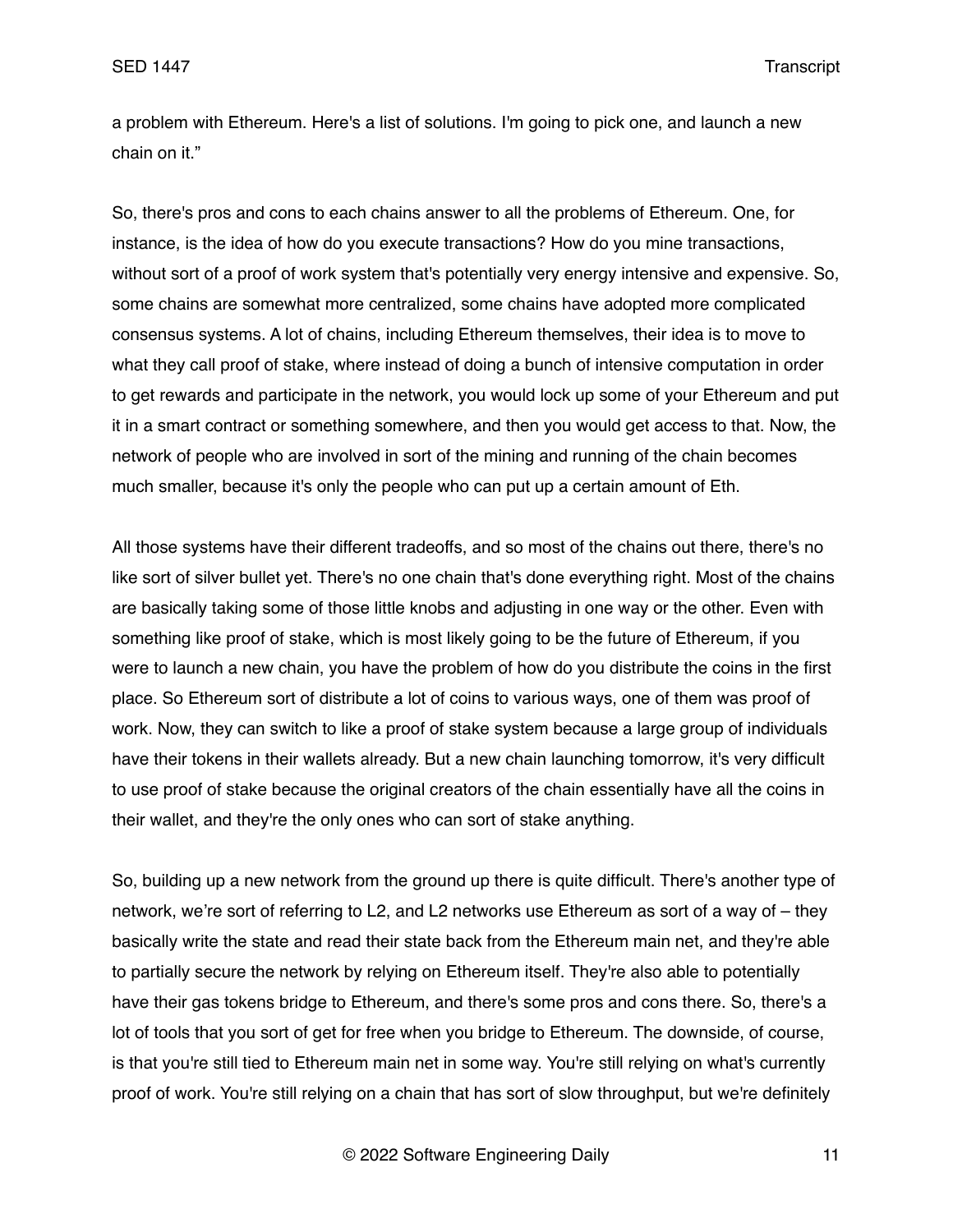seeing a rise of L2 products. The L2 solutions generally have much faster throughput. The transaction minting fees are much cheaper. Bitski is evaluating a bunch of other chains like L1s like Solana, as potential future replacements for Ethereum. But currently, Bitski is focused on Ethereum or Ethereum compatible chains.

So, we announced a partnership with Polygon recently, where we include Polygon tokens in our wallet. We're going to announce the ability for creators to use polygon as well, in the near future. And on both the creator side and on the user side, Polygon gives them the ability to mint for a tiny fraction of the cost on Ethereum. It allows tokens to be transferred much quicker, and in a lot of cases, it allows on the user side for gasless transactions where the users don't need to have a bunch of gas in their wallet, to move NFTs around. And that is lowering the barrier to entry for NFTs, which is great for certain projects. It's also creating an opportunity for spammers and scammers to dump all sorts of NFTs into people's wallets. So, as we move to those cheaper chains, and as we move to those projects that are enabling that, we need to focus on, how do we make sure that there's better spam control? How do we make sure that people aren't dropping like inappropriate NFTs in the chain, and that we're showing them in various wallets? All those sorts of things.

**[00:32:28] JM:** Something I don't understand is why it's expensive to mint NFTs, and why you couldn't just, for example, maintain a database of all the NFTs that you wanted to, in IPFS.

**[00:32:47] PT:** Yes, so there have been digital assets created before. NFTs, aren't the first digital asset, right? Traditional assets in the past that are stored in some sort of database, rely on someone to maintain that database. I think when a lot of people think about NFTs, they think about sort of the end result of them, which is on the user side of NFTs, which sort of is important. But what's really interesting about NFTs and where they deviate from the idea of just a bunch of assets in a database, is the rules around NFTs and how they're created. So, an NFT, for instance, that is minted on chain often cannot be taken back by its own creator. It is permanently in the hands of the person who's bought it and received it, sort of in the way that if you, as an artist sold a painting to someone, you can't just take that painting back whenever you want, you can't just destroy that painting whenever you want.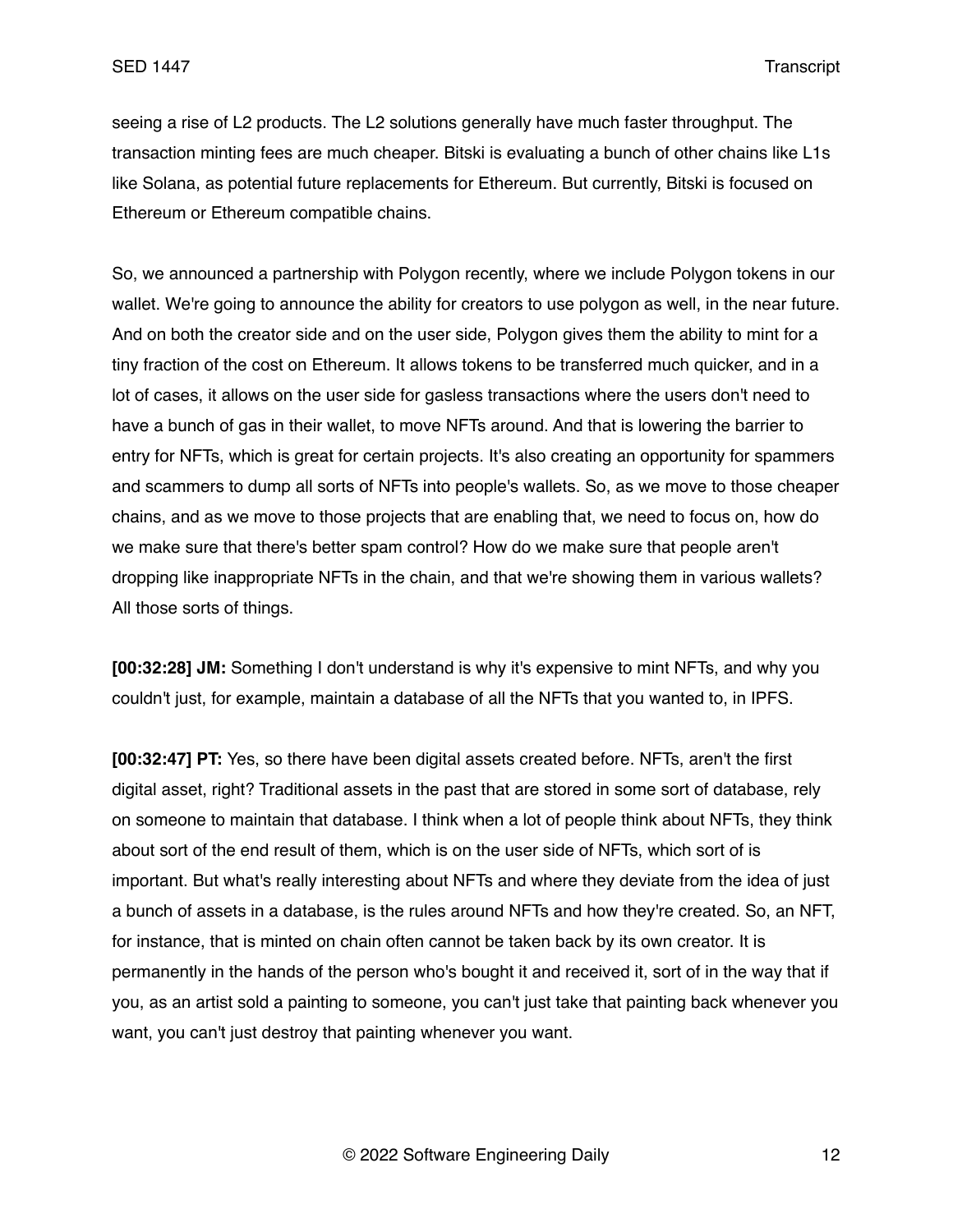This is allowed sort of these digital creators to build on top of the chain in a way that respects both them as creators, and the consumers and users of their products. We've seen time and time again with digital content, whether it be on YouTube or on Facebook, where people build a business based on a platform that's effective for them. And then the platform goes and changes the rules underneath them. It changes the algorithm. It changes the types of content it's hosting. And suddenly, that entire business is gone overnight.

What the blockchain allows us to do is to create that database of users in a way that neither the original creator nor the user of the database can change the rules fundamentally. This allows you to not only sort of build a business on top of it, right? There are people who professionally buy and sell NFTs. There are people who buy NFTs on behalf of a large group, sort of an investment fund and issue like currencies to that group. Each one of these businesses knows that the platform underneath it, that NFT platform, that Ethereum platform is not going to change underneath them. It makes it so that they can invest potential and draw out some money in those projects in those companies they're building.

I think, this is sort of – what we at Bitski see is the future of NFTs and the future of blockchain is not necessarily someone minting NFT and selling it to one person and having that be the interaction. It's potentially layers of different service writers, layered on top of each other, using each other's API', using smart contracts, and building out solutions for users that might involve multiple NFTs, that might involve other digital currencies, that might involve smart contracts around real estate, and combine them all into a single project in a single product. That's something that you can't really do today on any API's. There are certainly API providers like Amazon, who are very trusted, or Twilio or SendGrid. But for various reasons, even on those providers, the underlying infrastructure could disappear tomorrow. If your long term business is built on the idea that that infrastructure will exist forever, then you're in a very risky position as those change as you try to adapt.

**[00:36:16] JM:** Right I see. So really, there's just been something about the universality of the Ethereum centric NFT contract.

**[00:36:27] PT:** Yeah. So, when computers were originally coming around, most people interact with computers via some sort of mainframe. Those mainframes were centralized, they never

© 2022 Software Engineering Daily 13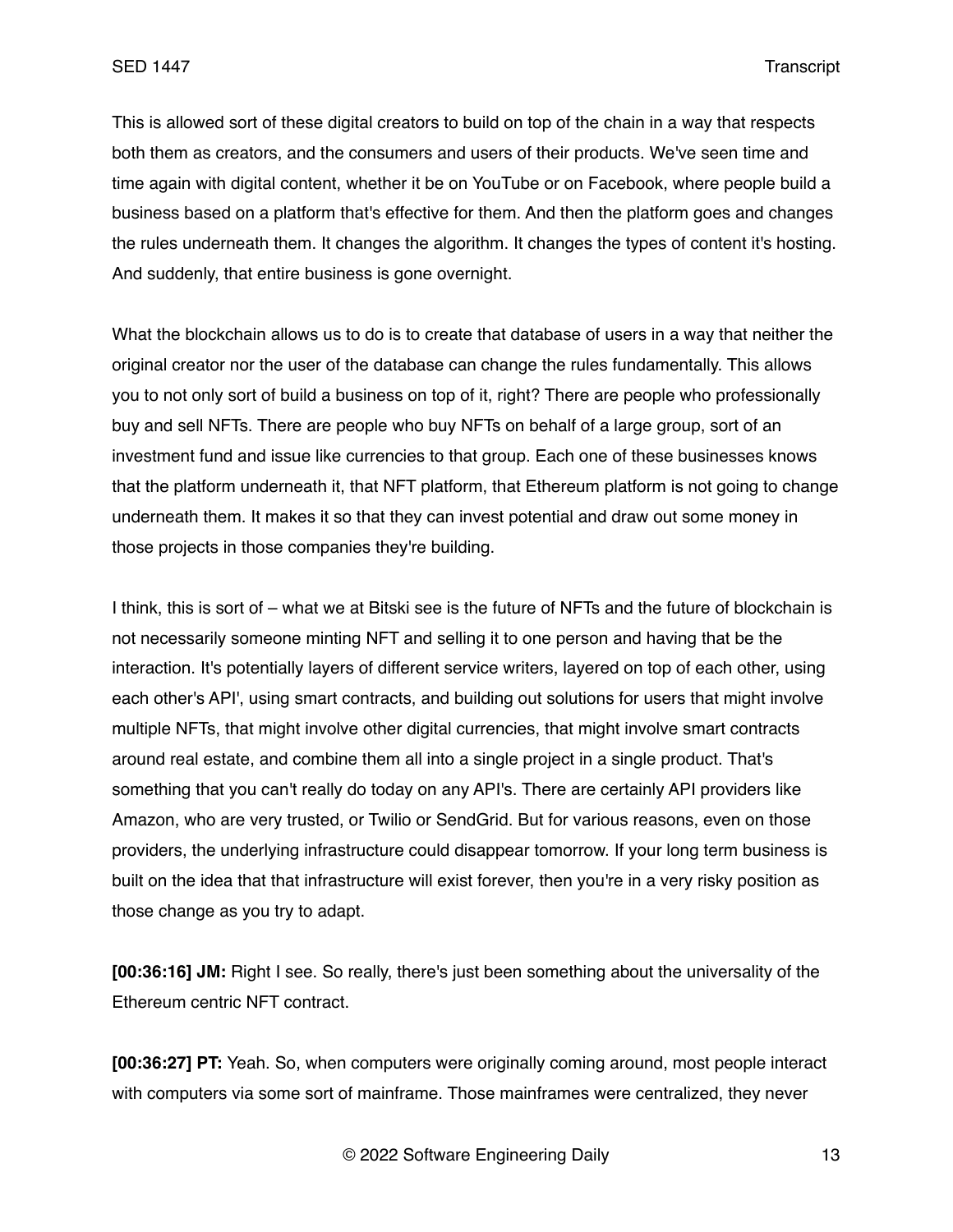had to deal with the issue of multiple people interacting in different ways. They never had to deal with spammers and things like that, because they sort of controlled access very strictly, and it was very simple. When you wanted to like send someone an email, you just basically wrote an email file into their folder, and then they send you an email, they wrote you an email file in your folder. Those mainframe systems were much easier to code for, but really hard to access. So, as you all got personal computers, they became much easier to access. But we had to trust these sort of third-party API's in order to use them.

Ethereum is sort of like a mainframe again. And it's a mainframe that has access control in a way where no single person controls it. This is allowing us to sort of write a whole new type of software that isn't owned by anyone in particular, but where everyone can kind of see how the code works and how the underlying protocols work.

So, NFTs actually evolved out of – the reason that an NFT exists, is because of a standard called EIP 71, or EIP 721. And EIP 721 came out of this Ethereum proposals project, and there's this idea of creating standards on Ethereum that many contracts can implement, right? The reason that one NFT can behave the same way as another NFTs because they both belong to the same standard. They both implement the same standard API Interfaces. I can verify that both NFTs implement the standards, I can sort of trust that and I can build layers on top of that. That sort of shared computer, even on IPFS doesn't really exist, right? IPFS can have shared data, and a lot of the Ethereum contracts use that sort of shared data. But there are no rules around it. There's no logic around it.

So, essentially, if you want to change the data, you have to tell everyone, "Hey, I'm the source of authority here, and the new data is over here." When you do that, you have complete control over that API, over that protocol that you're building. If you change the rules, everyone who's built anything on top of your IPFS database has to go with this new set of rules. There are still mainframes in use today, in areas where the sort of distributed computing doesn't work. A lot of them are in banks, or places like the Nasdaq Stock Exchange, right? They're basically still using a mainframe to do day trading everywhere.

Those were sort of the first software, the first applications that were developed on Ethereum, were essentially re-implementations of these sort of mainframe pieces of software because we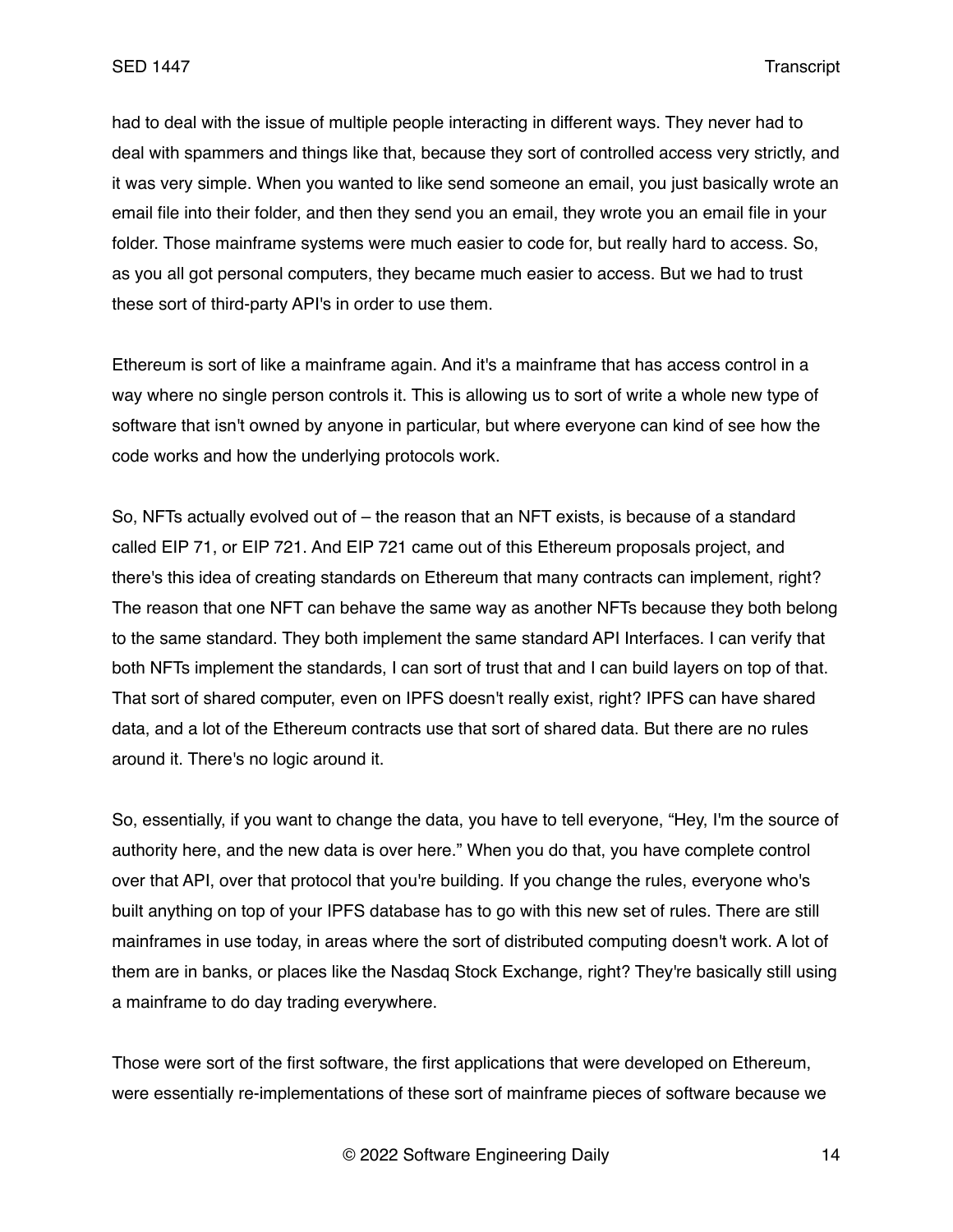suddenly had access to a mainframe like system that can be used by anyone anywhere. You see stock trading applications. You see stock trading, smart contracts. You see currency trading, smart contract. You see banking, sort of smart contracts. Those are all the obvious first use cases for the sort of Ethereum computer. Now, uou're seeing NFTs which are sort of somewhat new, right? They didn't really exist before. But they're using that same idea as the stock trading applications say, "Okay, this is just an edger. This is who owns everything. Here's sort of the history of it. Here's the current balances. And if you try to move an NFT around that you don't control, you're not allowed to."

But I think that as we're moving forward with Ethereum, we're seeing more applications come into play, more types of applications. I imagine there are other areas, especially any area using like mainframes today, there's pi logistics companies that can be on blockchain. Once you put all those technologies, all those smart contracts all the standards in one computer, you can build applications on top of it, that execute essentially atomic transactions across all those applications, and it opens up a ton of possibilities for all sorts of new use cases. And NFTs can be sitting on top of that. NFTS can be part of it, sitting underneath it, and I think the types of technologies and the types of solutions we're seeing that use NFTs, we haven't even really like begun to scratch the surface there.

**[00:40:47] JM:** Give me a little bit more of a window into what your engineering stack looks like, in terms of difficulty. So, what are the hardest problems you have to solve?

**[00:40:57] PT:** Yeah, so one of the issues we have with our stack is that we're dealing with what we would call unsigned transactions, and then transaction signing. There's like a chain of trust between the user and the interface we provide for them. And then, they hit yes, I want to approve this transaction. And it goes through a series of steps where it reaches our hardware security modules and get signed, and then relayed back to the network. Once a transaction signed, it's public information, it's available to everyone.

But up until that point, at any given step, if someone could manipulate that data, if someone could create a transaction and sign on behalf of another user, or if someone could modify a transaction the user signing to be to point at something else, that's a huge security risk for us. So from the ground up, when we were building our system, we decided to build it on Rust, which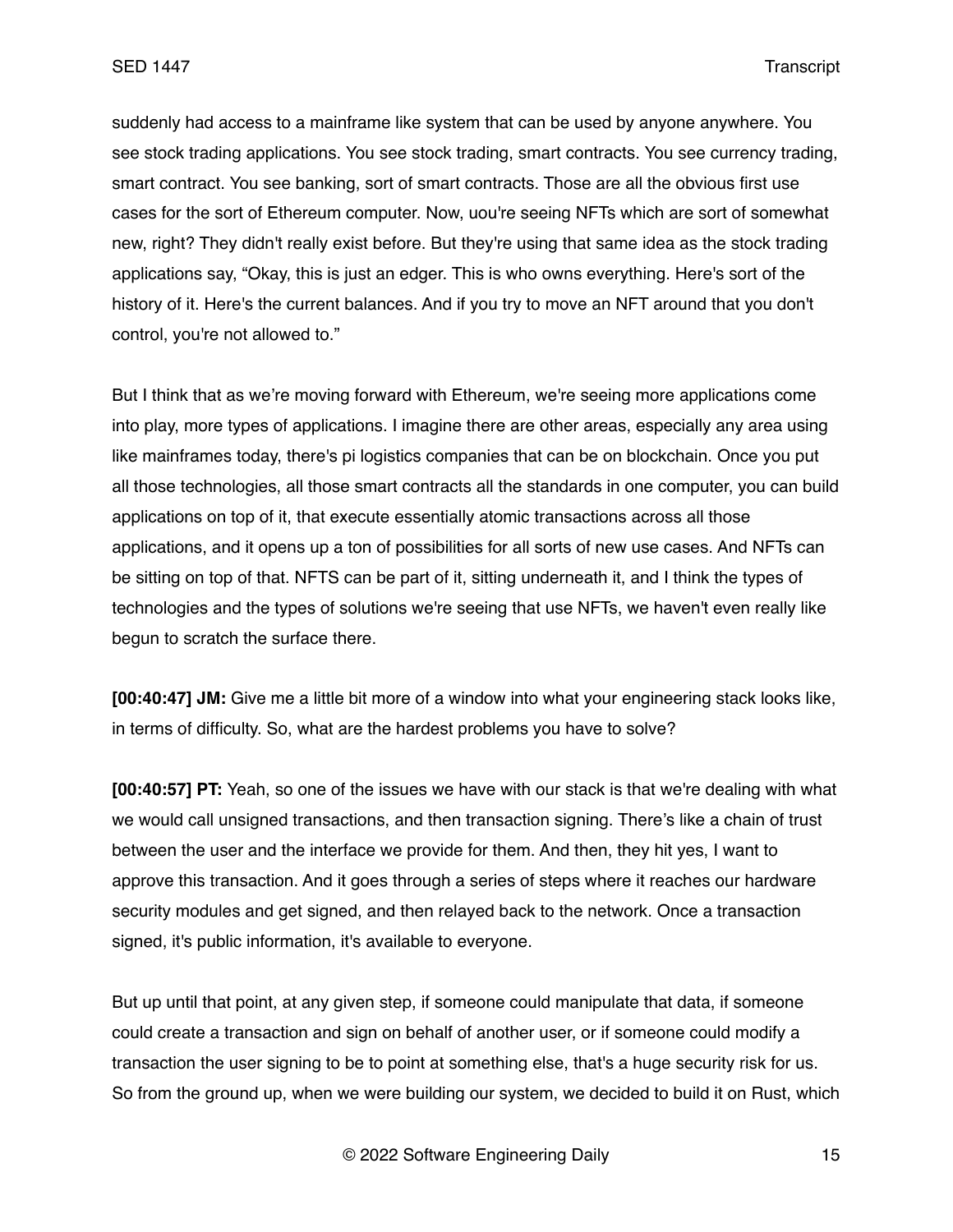it gives us two advantages. One is it avoids a certain type of bug, buffer overflows and things like that, largely memory safety issues, that basically lets us sort of ignore a certain type of attack on our system.

The other thing it does is give us very good performance for all over low level infrastructure. And so because of that most of our level infrastructure is written on top of Rust. Rust is also used somewhat extensively throughout various blockchain projects. So there's some tooling available around blockchain that wouldn't be in other languages. And Rust has been great for us internally, it's been a really fun language to work in. It's a fun ecosystem, but it is somewhat new, and there are challenges around the fact that Rust is just changing constantly and evolving, and we have to sort of keep up with that.

The next step up that was a challenge for us is probably the fact that we need to secure these keys. And so securing keys, we haven't seen a way of doing it, where the keys are in any way ever, in like a standard computer's memory that works in a really secure way. We've opted to secure all our keys in hardware security modules, those hybrid security modules are – they've been used by banking industries and other industries for decades. They're incredibly good at securing private keys, and letting us still sign messages with those private keys.

But the security modules that are available in the cloud are relatively difficult to use. So, they don't essentially provide all the features that we would need. We've ended up having to run our own datacenters to house their security modules, and at a company, as a startup size company, running your own datacenter is really not really a thing anymore. So, we've dealt with the fact that running a datacenter a very small company, is somewhat difficult process.

Lastly, we've dealt with the fact that the larger software ecosystem written on top of Ethereum is relatively new, and relatively incomplete. There's a lot of cases where we would ideally like to not write a piece of software, but as a service that we'd ideally like someone else to offer. And in a traditional like software environment, there'd be dozens of vendors competing for our business. In the blockchain space, there are none, or there are one or two, and neither one provides a complete solution for us. So, we've had to sort of build our own tools and our own infrastructure in areas where it really normally wouldn't make sense for a company our size, or a business our size.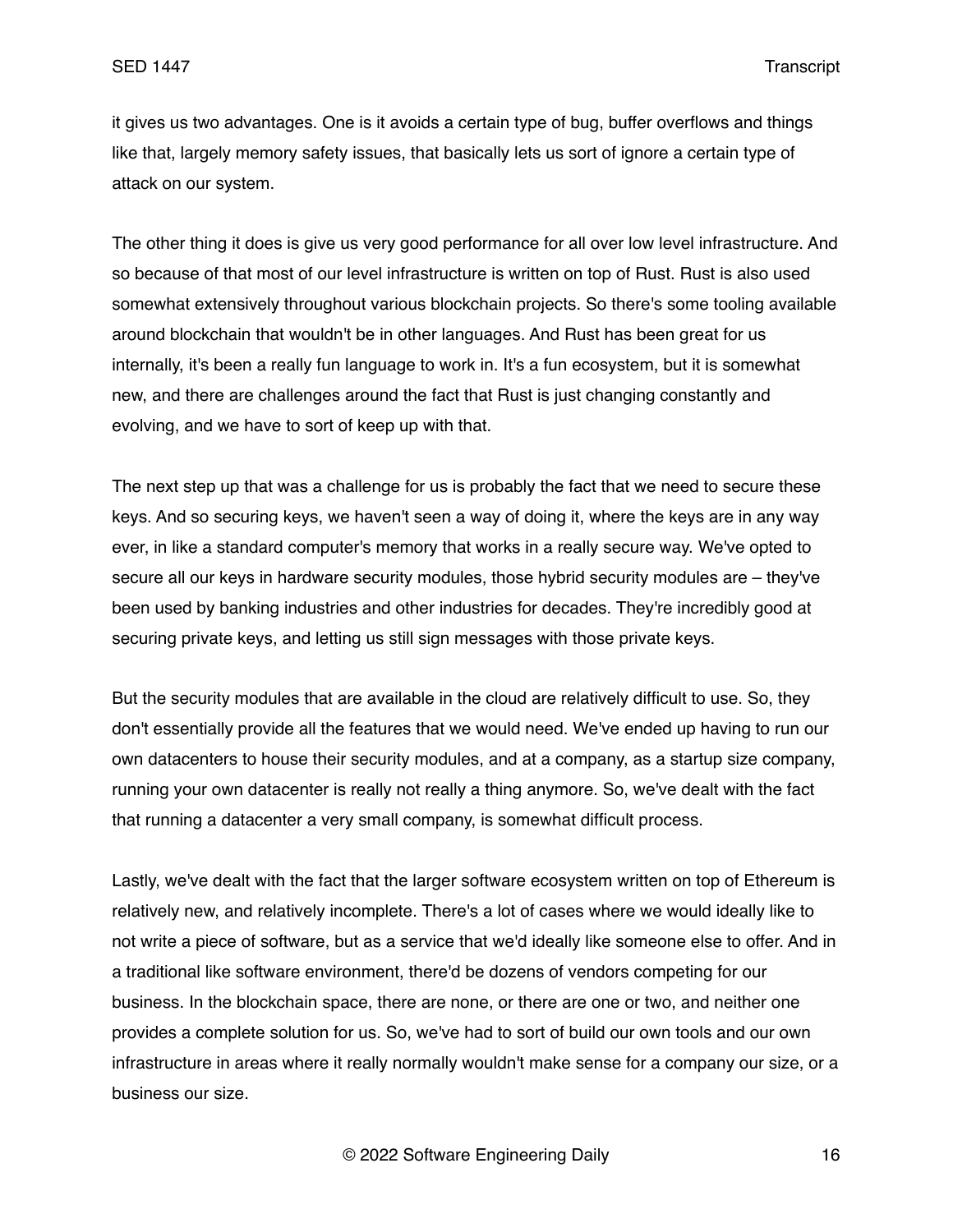**[00:44:38] JM:** To close off, what are the other tools that you're planning to build in the near future?

**[00:44:46] PT:** Yeah. So, one of the challenges of NFTs is that they feel like a common web technology, right? They have data associated with them, names and things like that. But the standard they adhere to are brand new, and the data sets that are available are brand new. So, for a lot of providers, the data that they need is not available on the blockchain today.

For instance, we would love to have digital wearables. NFTs, you could buy, say, a pair of Adidas sneakers that were like limited edition, one of a kind sneakers, and wear them when you're on Snapchat filter, wear them in a virtual game you're playing. And to do that the sort of metadata associated NFT needs to represent the state of the NFT in each of those worlds, right? We need 3d models, we need potentially, like 2d images and those sorts of things. Right now, NFTs as a standard can sort of have a model or an image attached to them, but not multiple. If you were a game or a Snapchat filter, and you sort of want to say, "Hey, show me all the NFTs that are compatible with my game", there's almost no way of doing that.

So, we're trying to create a lot more API's around NFTs, around finding NFTs, discovering NFTs, sort of slicing and dicing that data in ways that makes sense for the types of projects we're working with. We are also looking at launching tools that make it easier to sort of go from never having created a wallet ever, and scaling up to having complete access to the Ethereum world and ecosystem. Right now, our solution is basically when you sign up, we'll create a wallet for you. But as you get deeper into crypto, and you might want to control your own keys in a different way, and you might want to use a hardware wallet, you want to be able to have the tools that we develop evolve with you. We're looking at supporting more types of wallets in addition to ours. We're looking at building out tools around seeing all the things that are in not just your Bitski wallet, but in all the wallets that you control and manage. And then we're also looking at trying to figure out how to show you all the information that's happening in the ecosystem that's related to your NFTs, even if they're not sort of on chain.

So, a lot of what – there's a lot of people saying, "Okay, if you have access to these NFTs, you can go install this app or get into this discord." But none of that data is available on chain. It's

© 2022 Software Engineering Daily 17